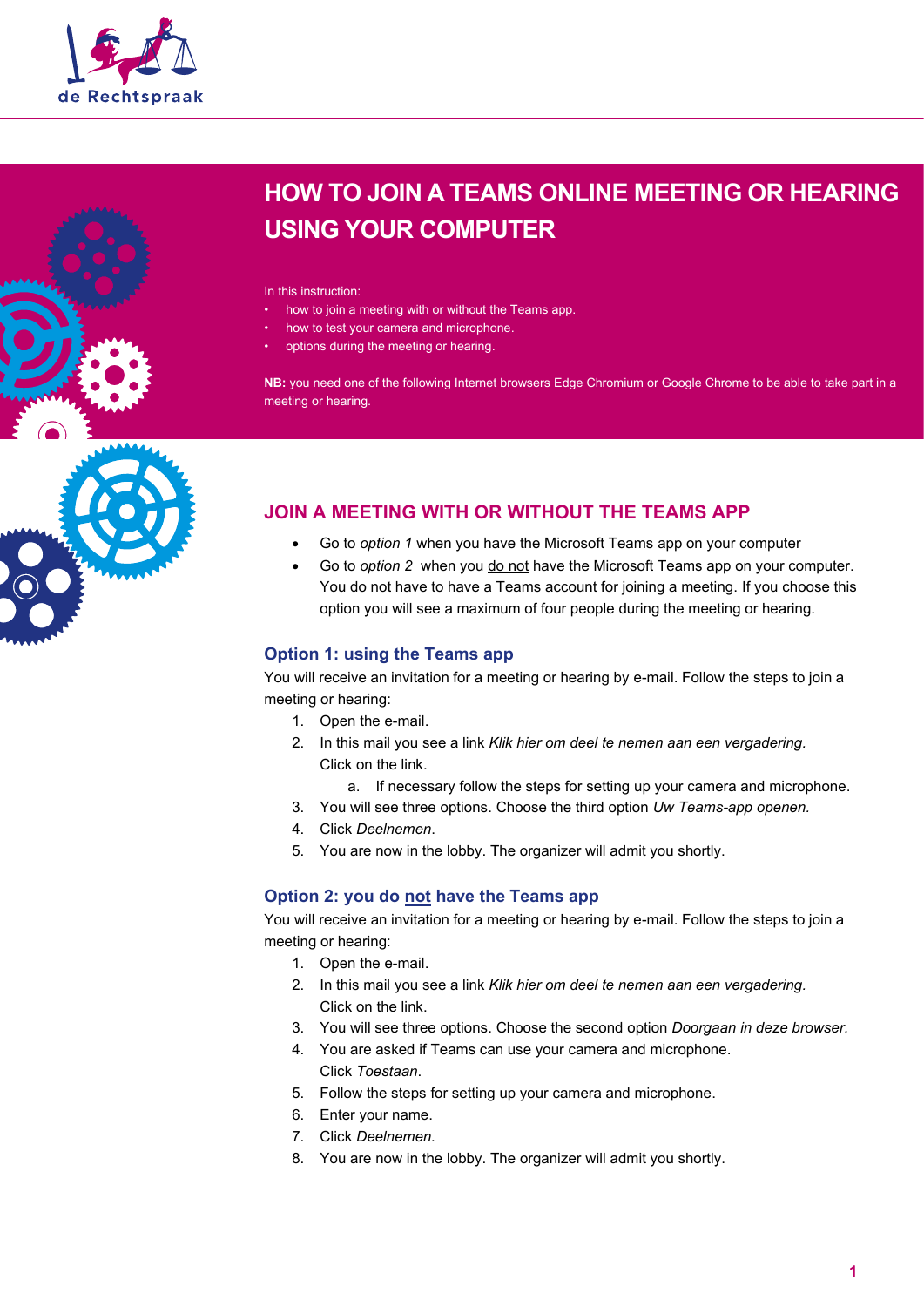

# **TEST YOUR CAMERA AND MICROPHONE**

#### **When using the Teams app**

When you use the Teams app you can test your camera and microphone yourself.

1. Click on the three dots at the top right



- 2. Select the option *Settings*.
- 3. Select the option *Devices*.
- 4. Start a test call by clicking *Start test call*.

#### **If do not have the Teams app**

If you would like the Rechtspraak to help test your set up contact the Rechtspraak Service Center. Contact details are telephone: 088 3616161 or WhatsApp: 06 46275807.

## **OPTIONS DURING THE ONLINE MEETING OR COURT HEARING**

#### **When you have installed the Microsoft Teams application**

During the meeting or hearing you have several icons at the top right of your screen.



- Click on the icon with the two persons (first icon) to get an overview of all the participants.
- Click on the text balloon icon (second icon) to send a message to all the participants. This option is disabled when joining a hearing.
- Click on the hand icon (third icon) to raise your virtual hand. By raising your hand you can let the organizer know that you would like to say something.
- Click on the three dots (fourth icon) to change the settings of your camera and microphone.
- Click on the camera icon (fifth icon) to turn your camera on or off.
- Click the microphone icon (sixth icon) to turn your microphone on or off.
- When you want to show ('share') files that are on your computer you will need to get permission from the organizer first before you are able to do so. After permission use the share screen icon (seventh icon) to show your file.
- Use the red telephone icon to leave the online meeting or court hearing.

#### **When you do not have the Teams app**

If you participate without the Microsoft Teams application, you will have several icons at the bottom of your screen.



- Click on the camera icon (first icon) to turn the camera on or off.
- Click on the microphone icon (second icon) to turn the microphone on or off.